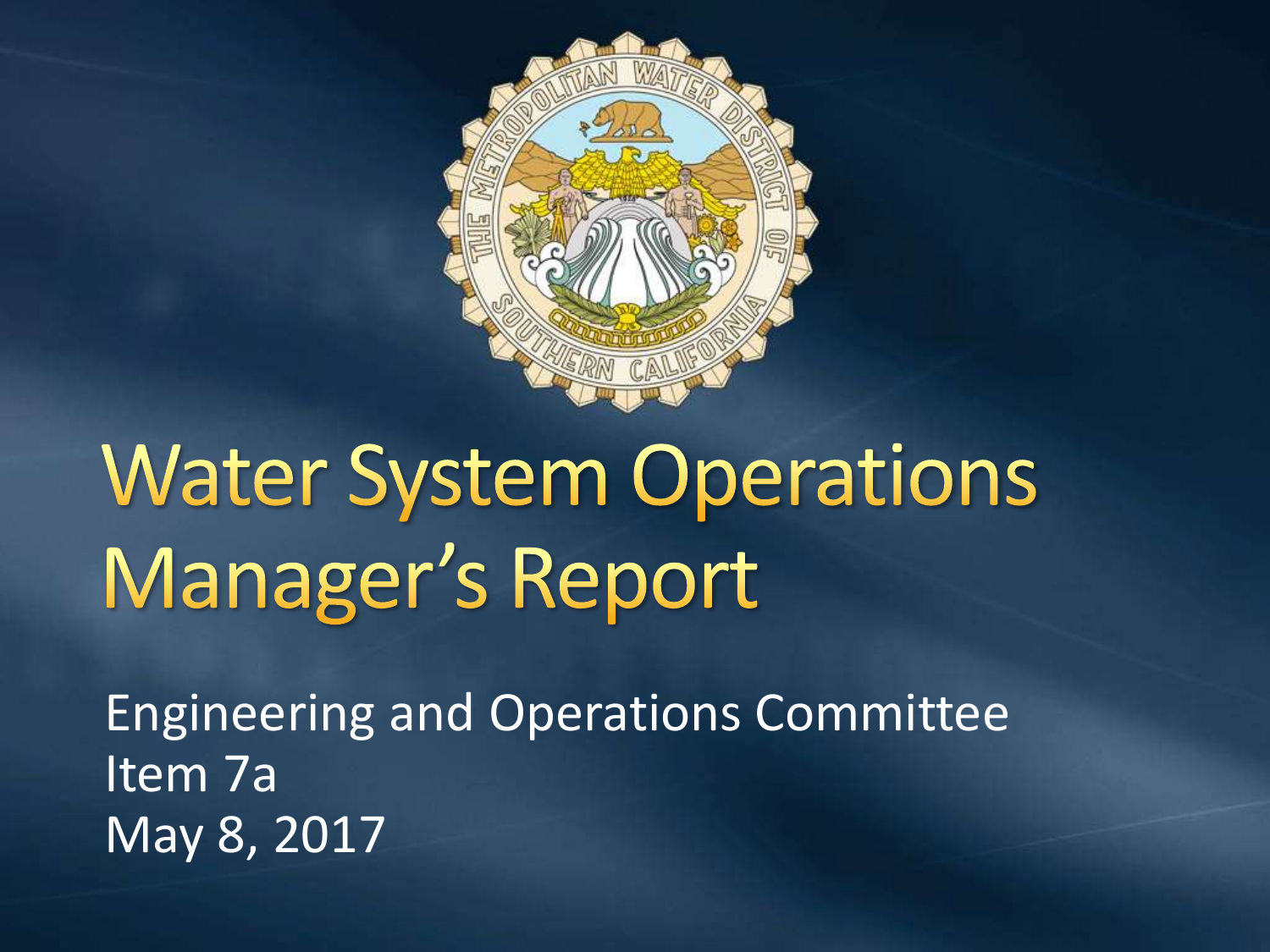#### **Current Operational Conditions**

- 2017 SWP Allocation is 85%
- **SWP blend targets are 100% at Weymouth and** Diemer
- **The Skinner Plant is at 88% SWP blend**
- **The CRA is currently at a 3 pump flow**
- April 2017 deliveries of 107 TAF were 15 TAF lower than April 2016
- **Continuing to fill storage based on WSDM** principles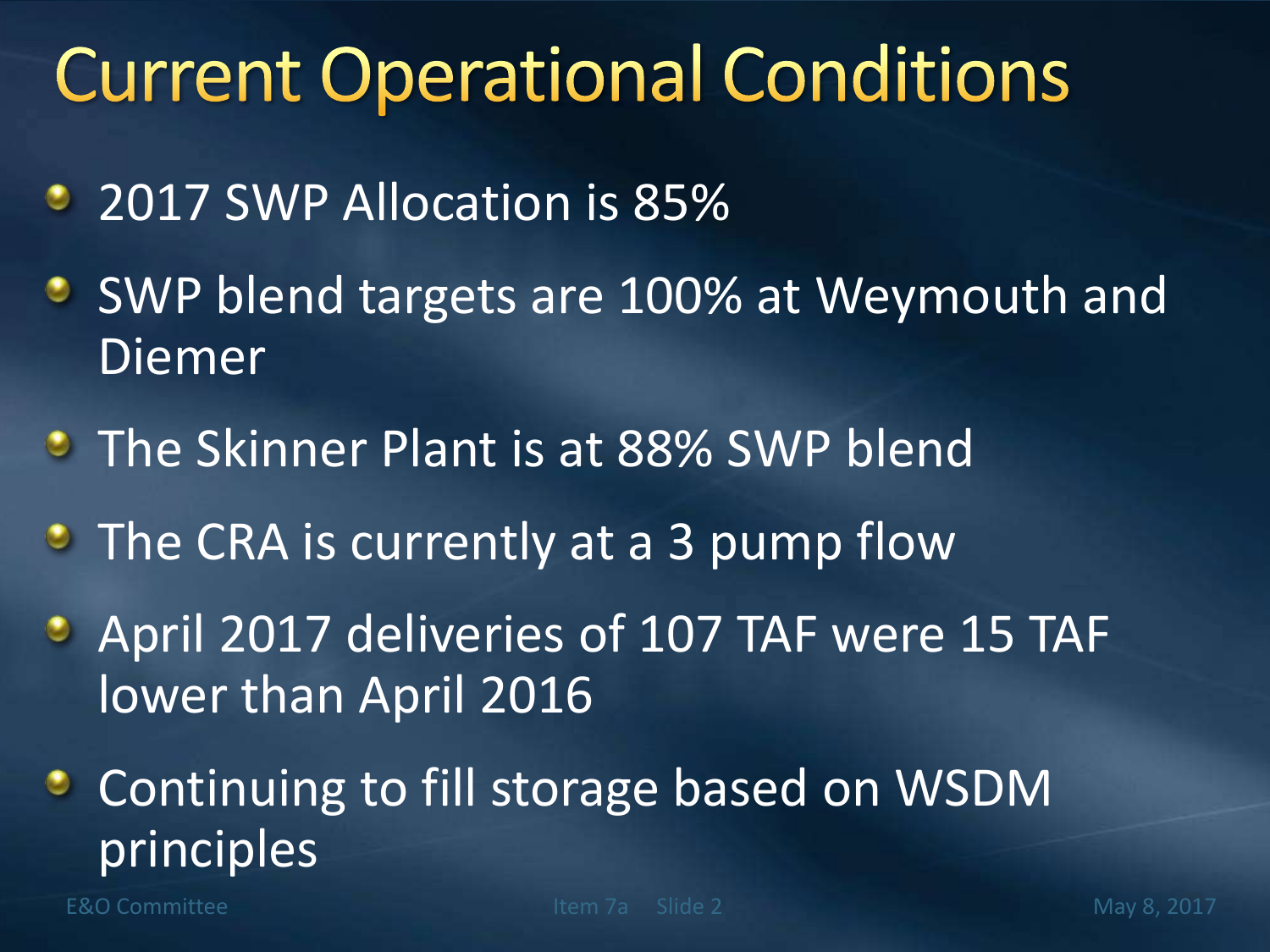# **Diamond Valley Lake Storage**

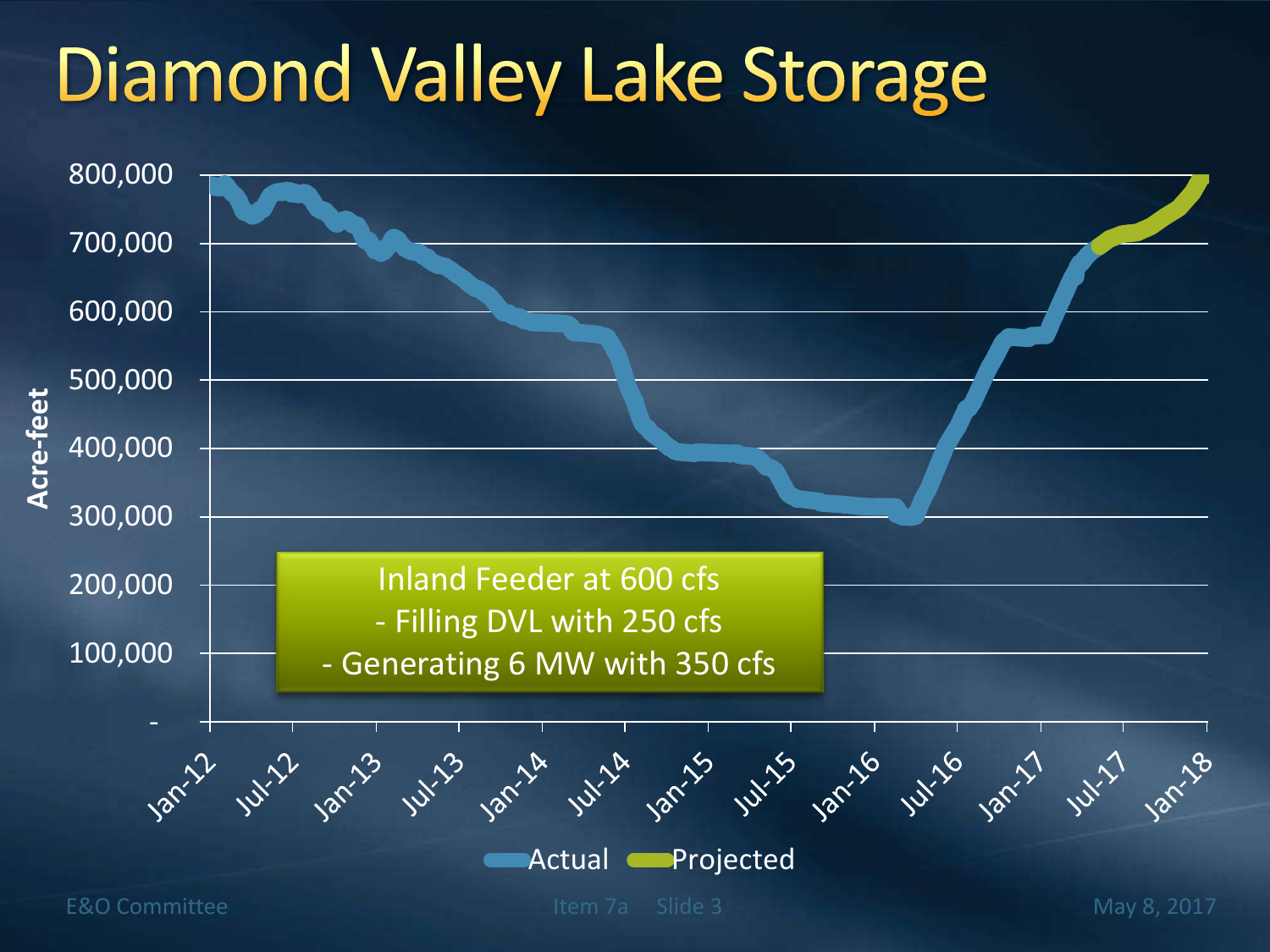## **Possible Invasive Mussel Detection**

- **North Park Valve location on Santa Ana Valley** Pipeline and Live Oak Reservoir on Rialto Feeder
- Suspect veligers (larval stages)
- Not detected in reservoirs
	- Lake Silverwood
	- **Lake Perris**
	- Diamond Valley Lake

**• Staff is continuing to work with Fish and Wildlife,** DWR, and LA County Department of Public Works to investigate the issue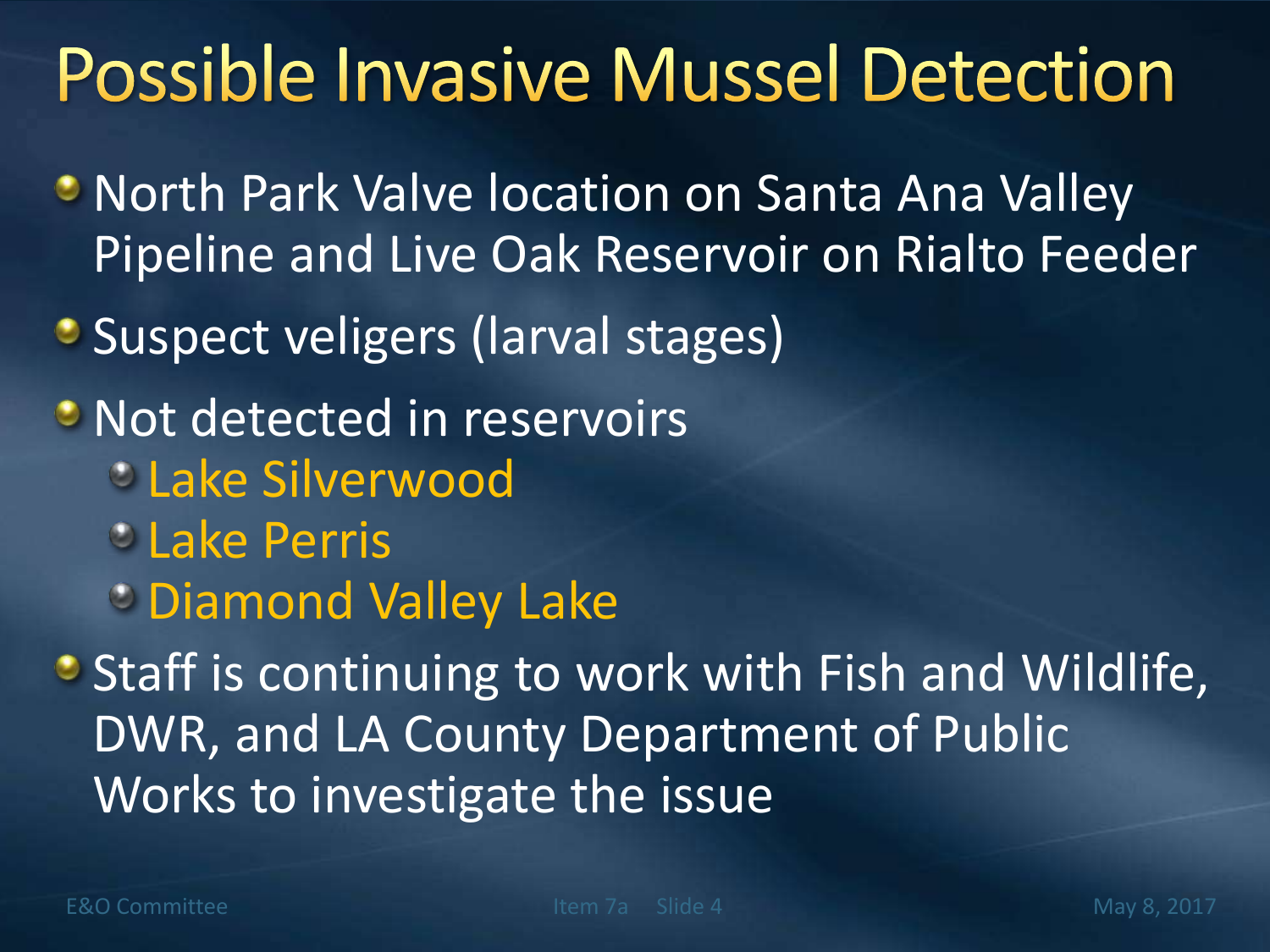## Possible Invasive Mussel Detection